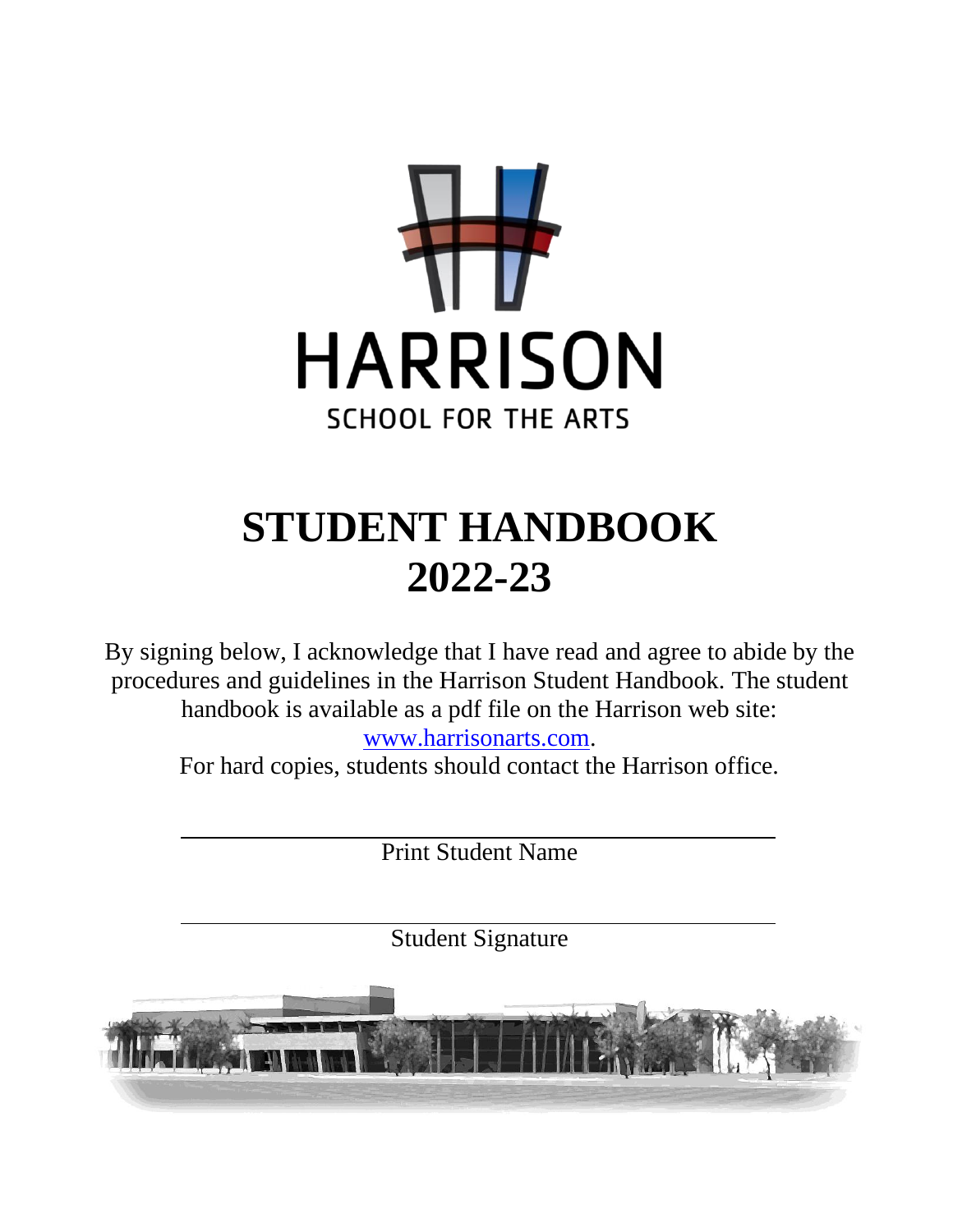#### **ADMINISTRATIVE STAFF**

## **PROFESSIONAL STAFF**

## **SUPPORT STAFF**

## **HARRISON SCHOOL FOR THE ARTS PHILOSOPHY STATEMENT**

Harrison School for the Arts exists within a dynamic society that has continuously changing expectations of its schools. More and more, society is recognizing students with special needs and is attempting to meet those needs through specialized programs and curricula.

We at Harrison School for the Arts believe that students who demonstrate a talent in the arts should have an opportunity to develop that talent to its fullest extent. Harrison School for the Arts has an obligation to train, cultivate, and nurture that talent in such a way as to foster self-discipline and self-esteem in each student.

The staff, faculty, and administration are dedicated to providing a learning environment conducive to attaining high artistic standards, instruction by faculty who are experts in their art disciplines as well as outstanding educators, an innovative curriculum, and unique performance opportunities. This environment will permit opportunities which are sufficiently broad to provide each student's needs, sufficiently structured to provide each student with the necessary tools to learn, and sufficiently versatile to create an atmosphere which promotes creative self-expression and development.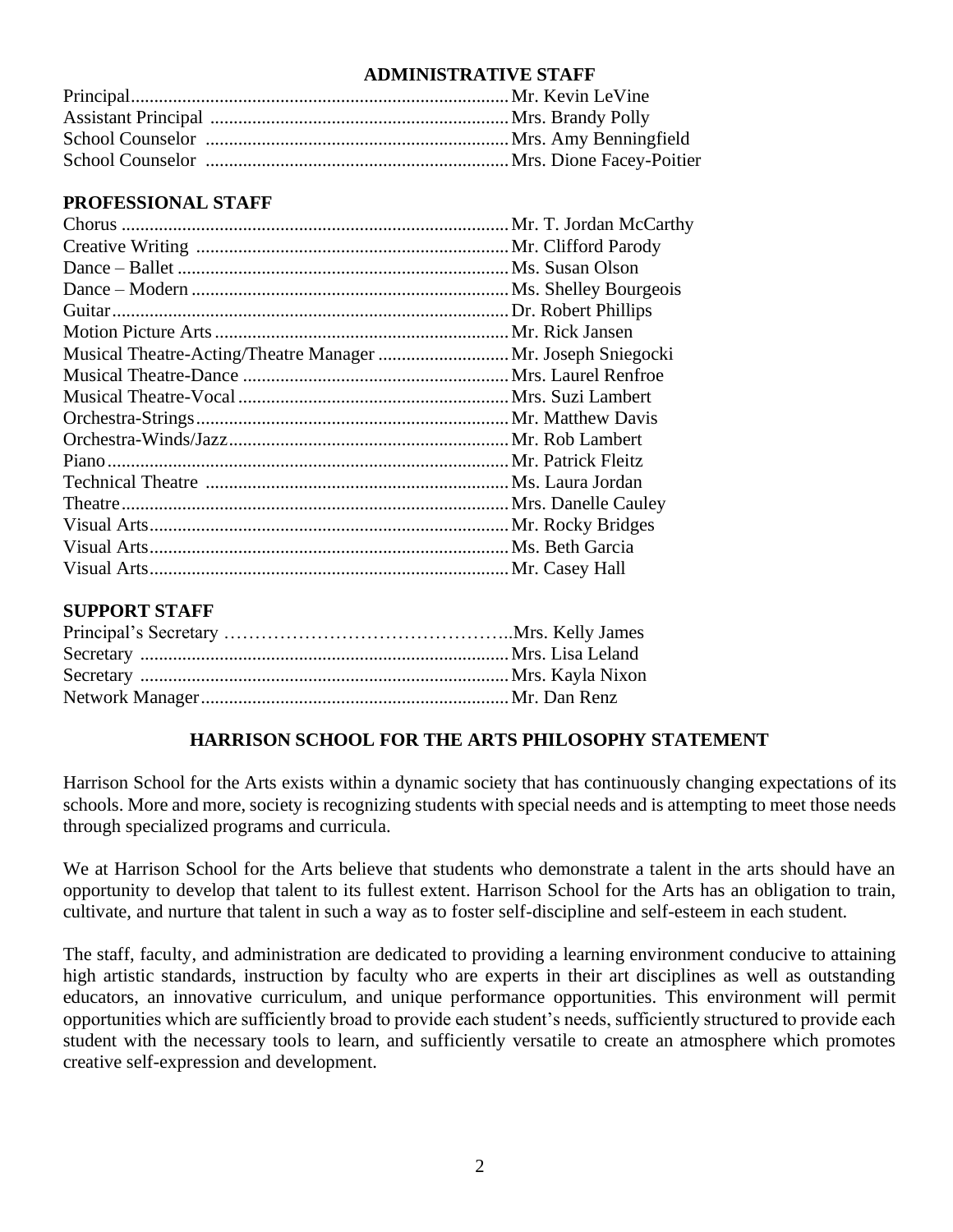## **PROGRAM DESCRIPTION**

The Lois Cowles Harrison Center for the Visual and Performing Arts was created to offer an enriched arts education for students with a demonstrated talent in the arts. The program is designed to develop both the academic and artistic skills of talented students interested in artistic careers, as well as an appreciation of the arts for those who may choose other fields.

Students in the arts program are mainstreamed into a regular high school setting for their academic classes at Lakeland High School, which is located next to Harrison School for the Arts. They are afforded the benefits of a wide range of both standard and honors courses, with opportunities for advanced placement credit.

#### **ADMISSION CRITERIA**

- A. A minimum cumulative un-weighted grade point average of 2.3 on a 4.0 scale is required at the time of entry.
- B. A demonstrated talent as evidenced by an audition and/or portfolio with a favorable recommendation from the panel of expert judges.
- C. An interview process to determine a level of commitment to the arts program.
- D. Two favorable written recommendations.
- E. Written Resume depicting school experiences, academic/artistic honors, personal interest/information, community involvement and areas of artistic specialization.
- F. Final admission into the arts program is determined by the principal of Harrison School for the Arts.

## **PROGRAM REQUIREMENTS**

- A. A 2.3 cumulative GPA must be maintained by all students. This GPA will be evaluated on a semester basis.
- B. Consideration for continued enrollment at Harrison School for the Arts is reviewed on a semester basis. Appeals regarding the policies established by Harrison School for the Arts must be directed to the principal of Harrison School for the Arts.

## **COURSE OF STUDY IN THE ARTS PROGRAM**

- A. Harrison School for the Arts and Lakeland High School utilize the 7-period day scheduling model. Each student in the arts program must be scheduled for seven periods of study each day. The final determination of a student's schedule at Harrison School for the Arts relies with the principal of Harrison School for the Arts.
- B. For the purposes of academics, students will be considered as being full-time dual-enrolled students at Lakeland High School.
- C. Freshmen students entering Harrison School for the Arts will be able to earn a minimum of 28 credits. Students entering Harrison School for the Arts after their freshmen year may need to attend summer school and/or take on-line courses in order to satisfy the arts and academic curriculum requirements. Students who have reading deficiencies as determined by the annual reading assessment may have to take classes outside the regular school day – for example, virtual learning.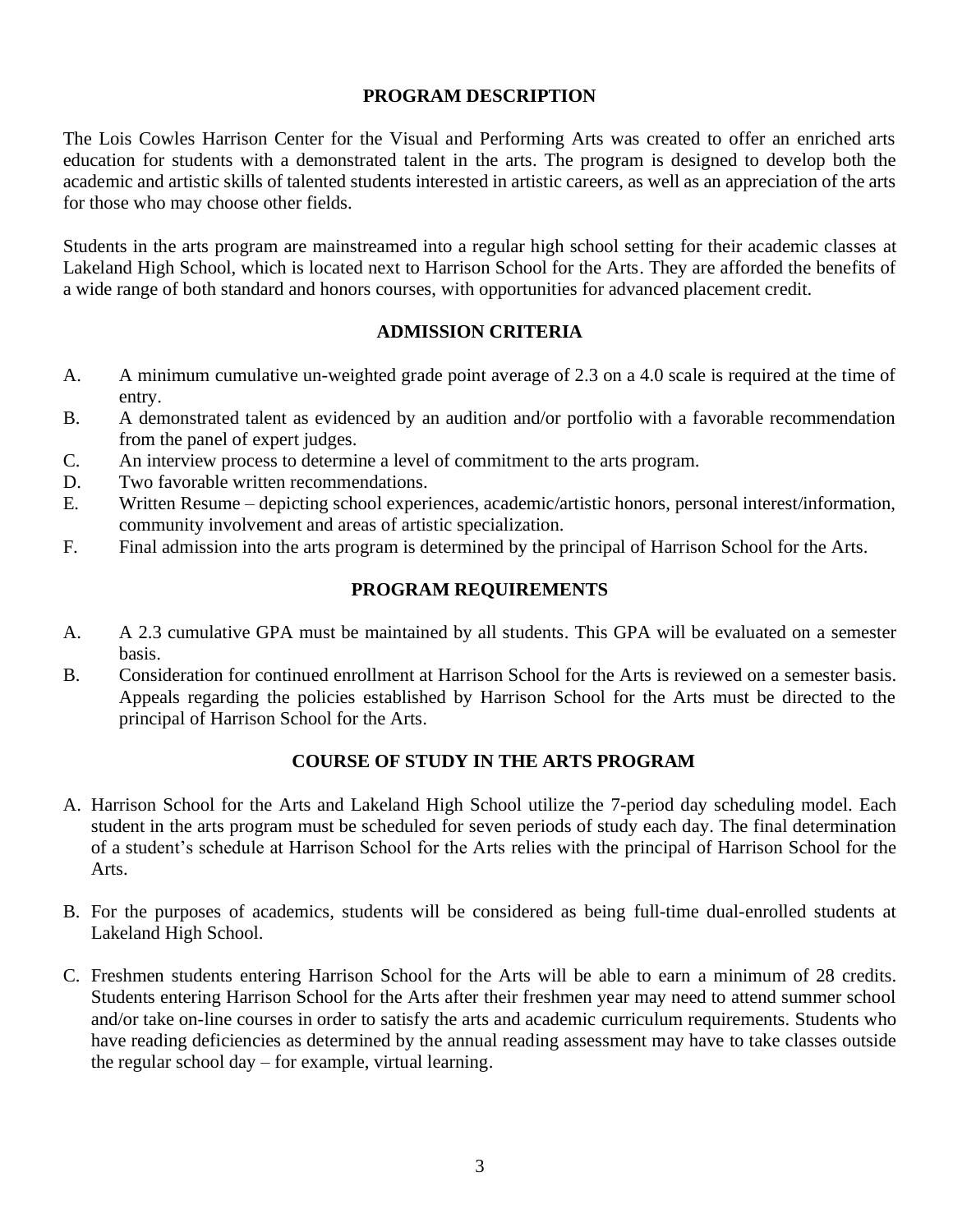- D. A student seeking early admissions status at the college and/or university level, who wishes to be considered as a graduate from Harrison School for the Arts, must demonstrate through appropriate school(s) records that he/she is continuing to pursue a field of artistic study. The student must provide verification from the school that an artistic curriculum is being pursued. A course of study should reflect full-time enrollment in the arts department of the college, university or arts school.
- E. Because of the special commitment that is made in attending Harrison School for the Arts, parents or guardians, and students are required to sign a contract that serves as an agreement and commitment to follow policies that are a part of the Student Progression Plan and also the Harrison School for the Arts Student Handbook. This contract is required to be signed only once during a student's enrollment period at Harrison.
- F. The prescribed arts curriculum at Harrison requires students to earn a minimum of 10 credits in their specific art discipline over a four-year period.
- G. Departmental Transfers A student may make application and audition for a different department during the annual open-audition period. Any student wishing to transfer departments outside the open-audition period MUST obtain the approval of both departments (the one he/she is leaving and the one he/she is entering) before conferring with the principal to schedule an audition. Auditions will only be granted for admission into the new department at the start of a new school year – NOT during the middle of the year.
- H. A failing semester grade in a Harrison course is grounds for immediate dismissal.
- I. Harrison students may NOT take an elective course at LHS that is within their respective discipline at Harrison. For example, visual arts students are not allowed to take visual arts classes at LHS.
- J. Students may not participate in a performance/production of another department without prior approval from their own respective departmental teacher(s).

# **GRADUATION AND STUDENT POLICY GUIDE**

The following guidelines are provided for Harrison School for the Arts students to help them better understand their position at Harrison School for the Arts and Lakeland Senior High School.

- 1. Harrison School for the Arts will have its own graduation ceremony. The ceremony will be held at a time not conflicting with Lakeland Senior High School graduation. The graduation diploma will read, "The Lois Cowles Harrison Center for the Visual and Performing Arts at Lakeland Senior High School." Seniors will be required to march with Harrison School for the Arts. Students are eligible for all awards that might be generated through Harrison School for the Arts, such as Valedictorian and Salutatorian, etc.
- 2. Students who are able to devote time to interscholastic activities without conflicting with the co-curricular demands of the arts school may participate only at Harrison School for the Arts or Lakeland Senior High School in such activities.
- 3. All activities which are non-competitive in nature, interest clubs, service clubs, etc. may be made available to the arts students through Lakeland Senior High School resources.
- 4. Students may serve in elected office within student government and National Honor Society only at Harrison School for the Arts.
- 5. Students may participate in prom, senior activities, and other social, non-competitive activities at Lakeland Senior High School.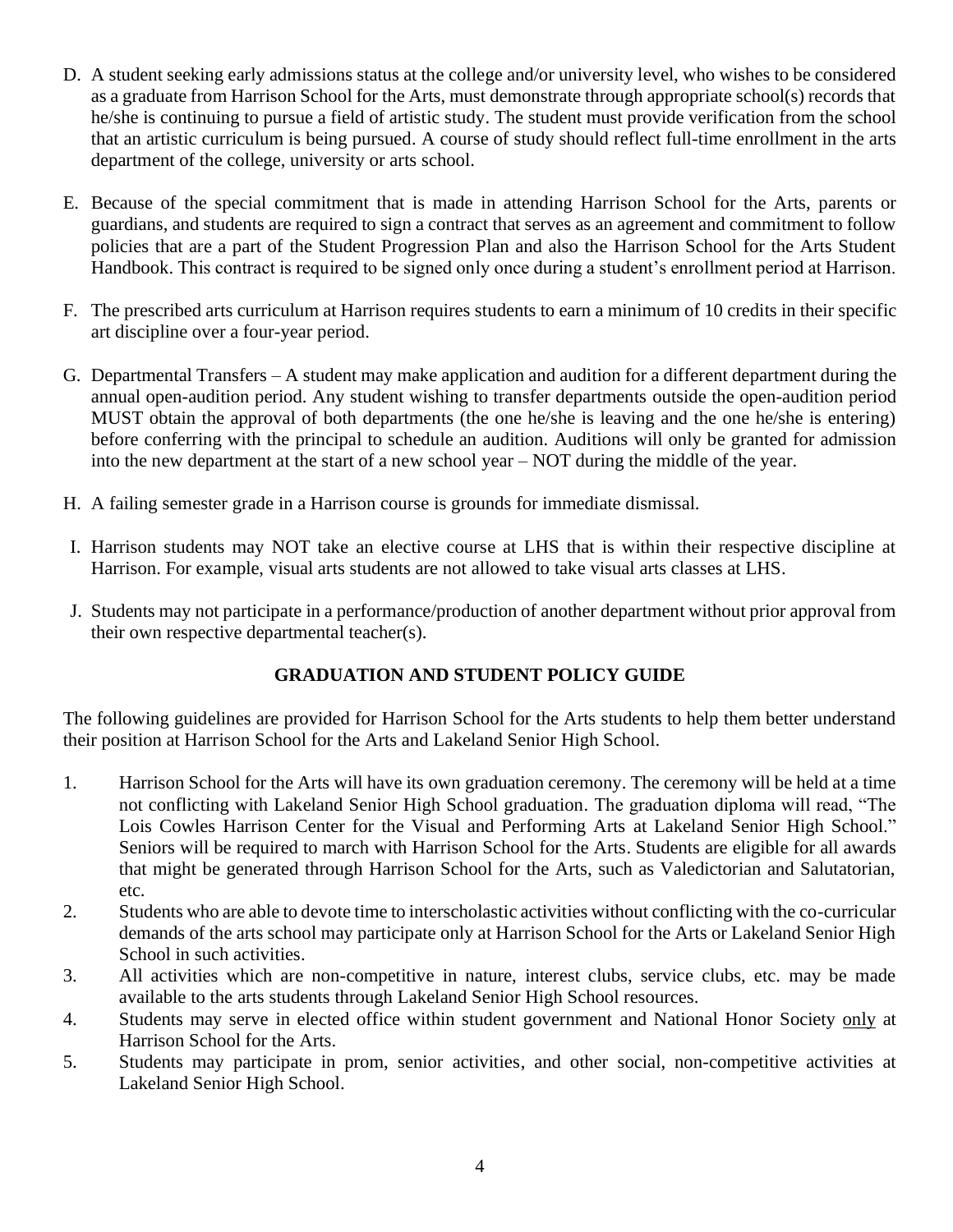- 6. The highest priority for Harrison School for the Arts students for artistic performance must be with the school. It is the responsibility for the student to avoid conflicts with performing arts classes, rehearsals, and performances. Some of the arts classes have a greater potential for conflict than others. For example, there are more after school requirements for dance, theatre, and music students than for visual arts students. It is assumed that students who have earned acceptance into the arts school program will make this their primary focus regarding performance responsibilities.
- 7. Advanced Placement Classes Students who sign up for Advanced Placement classes are expected to take the AP Exams at the end of the school year. The cost of these exams is covered by the Polk County School system. All students who take an AP class must complete an AP contract as required by the school district.

## **ATHLETIC ELIGIBILITY**

Students at Harrison School for the Arts are only eligible for athletic activities at Lakeland Senior High School since they attend Lakeland Senior High School for required courses. They are not eligible at the home-zoned school. (FHSAA By-laws 19-9-3, NOTE).

Students who elect to attend Harrison School for the Arts beginning in the 9<sup>th</sup> grade are eligible for athletics at Lakeland Senior High School as long as they are enrolled at Harrison School for the Arts. Students who enter Harrison after 9<sup>th</sup> grade or leave Harrison School for the Arts to enter another school will be eligible for the calendar year if they have previously established varsity eligibility.

**It should be noted that students attending Harrison School for the Arts do so because of their desire to have an intense study of the arts. The first priority must be the artistic development of the student.**

## **PROBATIONARY STATUS**

**Academic Probation:** A 2.3 GPA for all students must be maintained in student course work while enrolled in the arts program. This GPA will be evaluated on a semester basis.

The following procedures will be followed for students who do not maintain the required 2.3 GPA for enrollment at Harrison School for the Arts.

- 1. An academic probationary status will occur for all students that do not maintain a 2.3 semester average. Students will be notified in writing of their probationary status. The probationary status will remain in effect for the following semester and it will be re-evaluated at the end of that semester.
- 2. At the end of each semester, students on academic probation not earning the required 2.3 GPA will be advised in writing that they did not attain satisfactory status by the end of the probationary period and that he/she may be withdrawn to their home school.
- 3. Probation will be removed at the end of a semester if the student's average is the required 2.3 GPA or above.

**Artistic Probation:** Students may be placed on Artistic Probation at any time during the school year. This probation is warranted whenever a student is not performing up to the expected standards in any arts area. The arts faculty will determine this and notification will be given to the student and parents. Probation length will be determined by the faculty and administration.

**Disciplinary Probation:** Students will be placed on Disciplinary Probation at any time if their conduct is determined by the administration to be unacceptable for a student at Harrison School for the Arts. The length of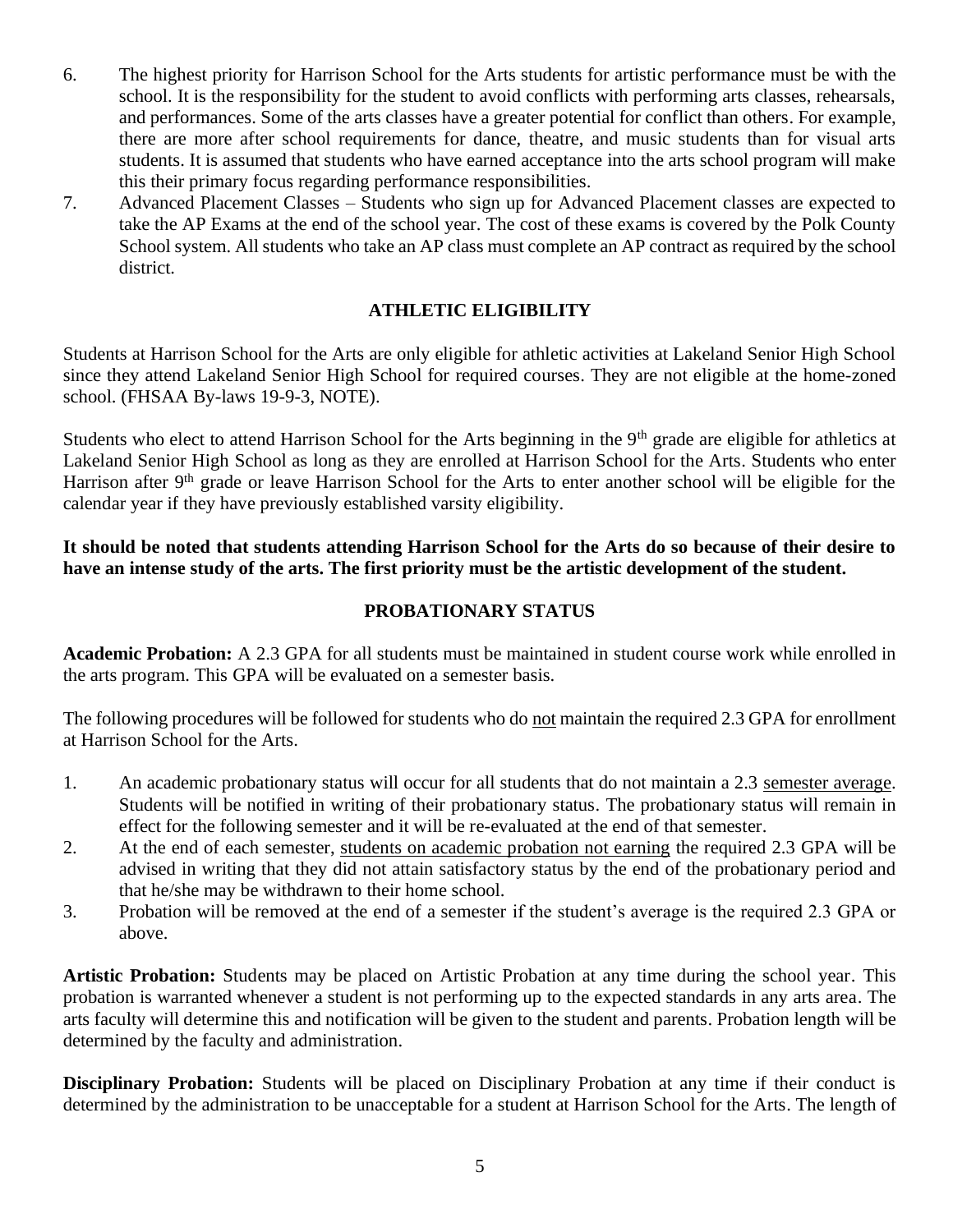the probation will be determined by the administration. \*Depending upon the severity of the issue, a student may be dismissed from Harrison School for the Arts for a single incident. An appeal may be made to the principal of Harrison School for the Arts. It is assumed that student and parents will abide by the policies of Harrison School for the Arts as a part of the contractual arrangement with the school.

#### **STUDENT SERVICES**

School Counselors Monday-Friday 7:00 a.m.  $-2:45$  p.m.

Conferences are scheduled by requesting an appointment before or after school, emailing your counselor, or by telephoning 499-2855. Phone calls will typically be returned within twenty-four hours.

Amy Benningfield, School Counselor- [amy.benningfield@polk-fl.net](mailto:amy.benningfield@polk-fl.net) Mrs. Benningfield serves students in Chorus, Guitar, Jazz, Orchestra, Piano, and Visual Arts.

Dione Facey-Poitier, School Counselor – [Dione.FaceyPoitier@polk-fl.net](mailto:Dione.FaceyPoitier@polk-fl.net) Mrs. Poitier serves students in Creative Writing, Dance, Motion Picture Arts, Musical Theatre, Technical Theatre, and Theatre.

#### **SERVICES OFFERED**

Counseling Consultative Academic Advising and Placement College Advising Career Advising Military Information

Testing Financial Aid **Scholarships** Referrals Graduation Parent Conferences

It is the responsibility of the student to return college and scholarship applications in a timely manner. Advanced notice of *two weeks* provides the Harrison office with the opportunity to complete transcript requests, recommendations, and completion of all materials.

Test Information:

Harrison School for the Arts High School (CEEB) Code: 100-891

ACT and SAT are college admission examinations and are required for admission to most four-year colleges and universities. These administrations are recommended for the junior and senior years. Students who are approved for free or reduced lunch are eligible to receive fee waivers for these examinations.

Information on ACT test dates and registration can be found at [www.actstudent.org.](http://www.actstudent.org/)

Information on SAT test dates and registration can be found at [www.collegeboard.org.](http://www.collegeboard.org/)

The PSAT/NMSQT (National Merit Scholarship Qualifying Test) is given to sophomores and juniors in October of each school year. The test is offered at no charge to all sophomores, but juniors are assessed a small fee and registration is required. Registration will begin in September thorough the Student Services office. The NMSQT can qualify juniors for scholarships.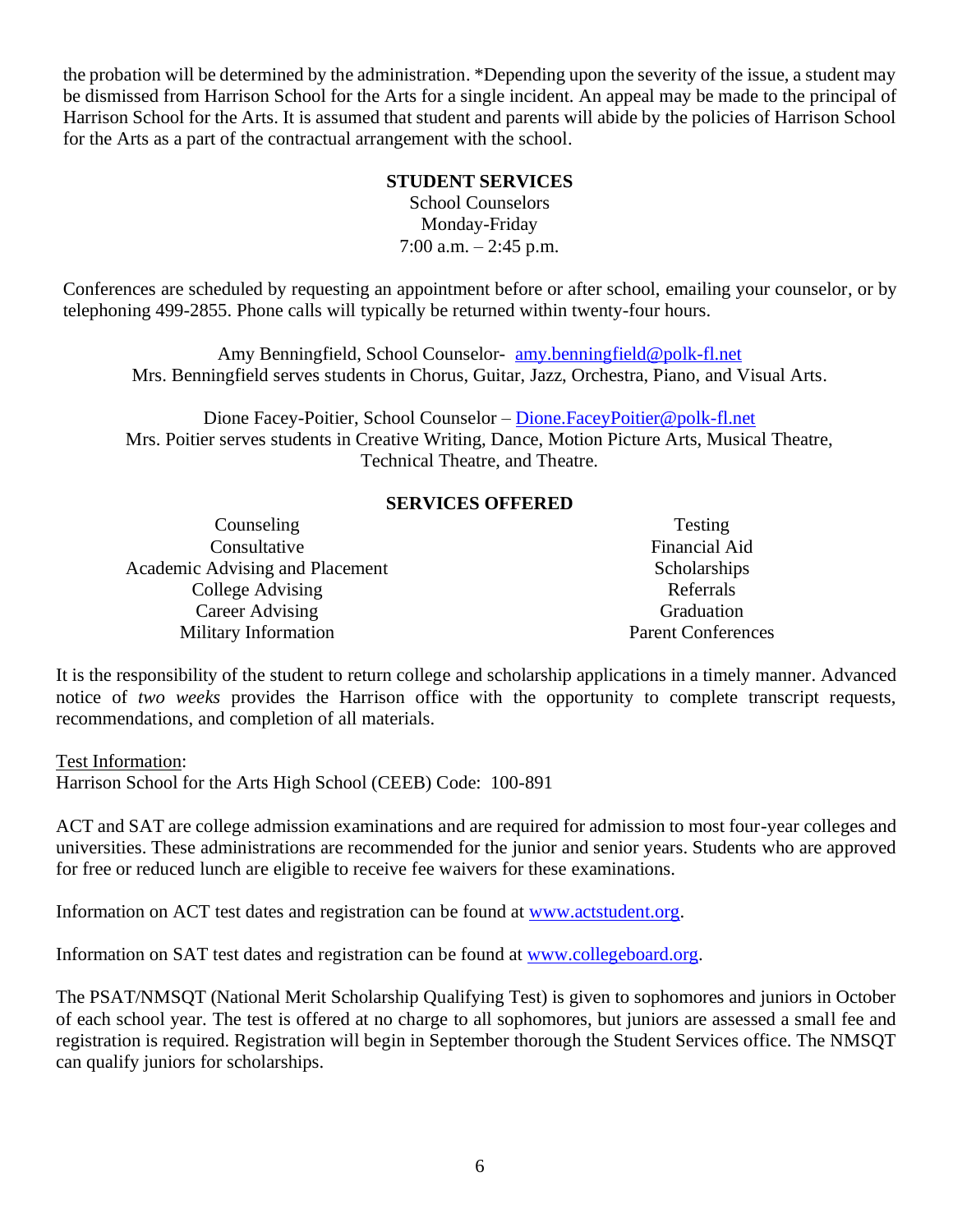College Board and Khan Academy offer free resources for students to prepare for the PSAT and SAT examinations. Visit<https://www.khanacademy.org/sat> for more information, to create an account and begin taking advantage of practice tests, questions, and personalized tips. The test dates for the SAT/PSAT/NMSQT/ACT can be accessed online or by obtaining information from Student Services.

#### **SAT/PSAT/NMSQT/ACT**

Either the SAT or ACT test is necessary for admission to most four-year colleges and universities, both in the state of Florida and in other states. Seniors who have not already taken these tests (depending on which test is required by the college the student is interested in attending) should test immediately. Applications for these tests are available in the Student Services Center. The PSAT/NMSQT will be given to sophomores and juniors in October. The test is offered free-of-charge to sophomores, but juniors are assessed a fee. The NMSQT can qualify juniors for scholarships. Students should not wait to receive their scores before making application to the schools of their choice. Some helpful web sites are: collegeboard.com (SAT) and actstudent.org (ACT).

#### **ACADEMIC INFORMATION**

#### **GRADES**

Report cards are issued each nine weeks. (See school calendar for specific dates). At the end of four and one half weeks, an interim report is sent. Letter grades are issued as following:

## **Grading Scale**  $A = 90 - 100$  $B = 80 - 89$  $C = 70 - 70$  $D = 60 - 69$  $F = 0 - 59$

Students may retake a course during the regular school year for the purpose of improving a grade. The higher grade will be placed on the student's permanent record, but both the lower and higher grades will be printed on any official transcript. The grade of forgiveness policy is limited to replacing the grade of "D" or "F" with a grade of "C" or higher earned in an acceptable course as determined by the Student Progression Plan. For students in Polk County, grade forgiveness at all grade levels means that the student may retake the same course name and number to improve a grade. Any requests for exception to this policy must be submitted to the district office by the principal.

#### **FLORIDA VIRTUAL SCHOOL POLICIES**

Students who wish to take an on-line class through Florida Virtual School must initiate this process themselves. Once Parent/Guardian approval has been completed, the guidance counselor will approve the course. This can be done online or via a course-request form that has been brought to the guidance counselor. More explicit instructions for registering for an FLVS class can be found a[t www.flvs.net.](http://www.flvs.net/) Seniors may take graduation-required classes during the summer prior and/or the fall term of their senior year.

#### **PRIVATE INSTRUCTION**

Students within the music and musical theatre departments are expected to take private instruction during the course of the year. Students who require assistance to take private lessons may be able to take lessons with private instructors who are recommended through departmental teachers and contracted in collaboration with the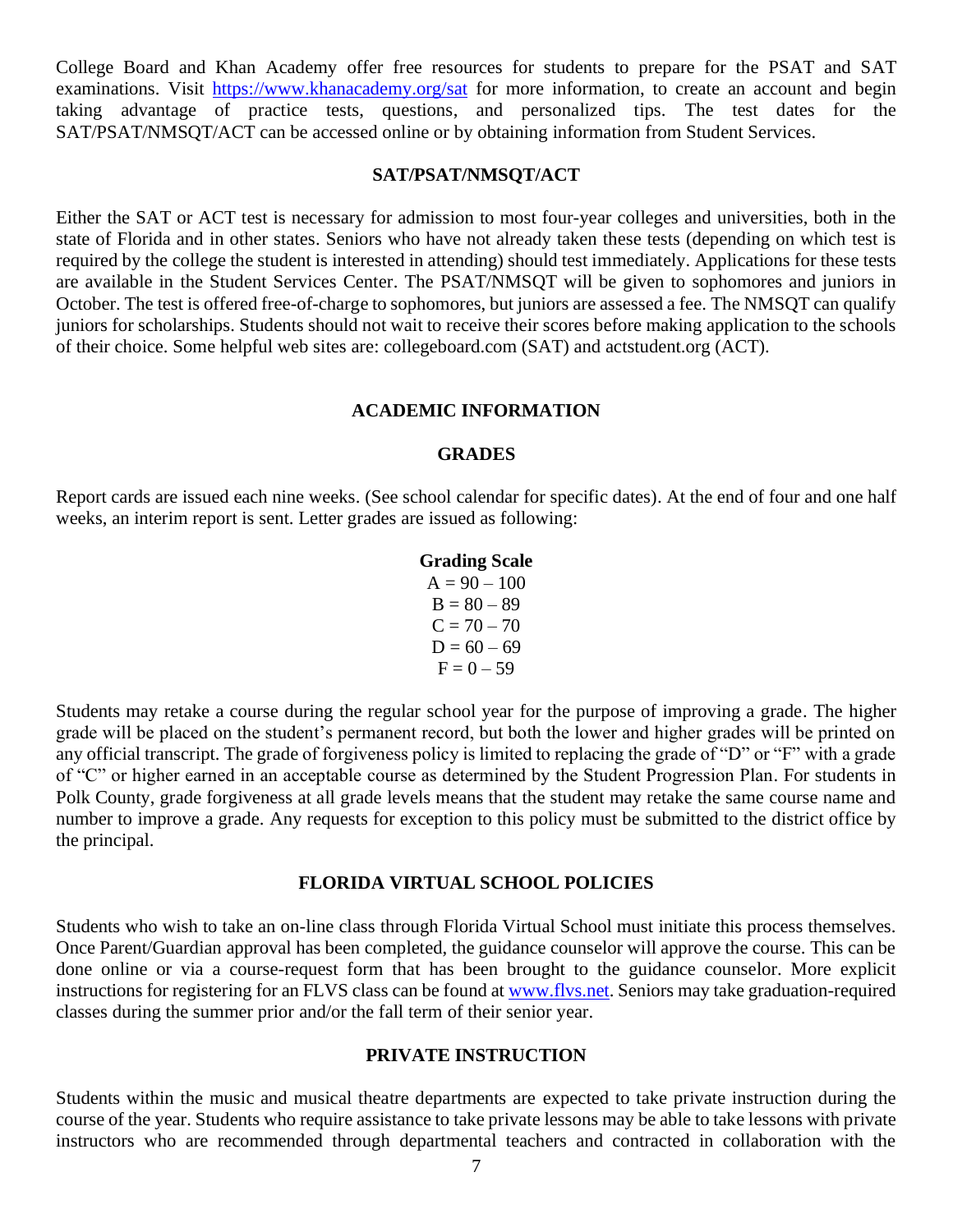Harrison administration and district office. Students receiving private instruction with the intention of compensation from HSA may not enter into an agreement with the private teacher without signed contracts being approved in advance. Reimbursements for instruction starting prior to the approval of the instructor's contract will not be made to any party. Harrison faculty has the discretion of reducing the number of lessons offered in order to provide master class instruction provided by guest artists.

## **GRADUATION REQUIREMENTS**

High school graduation requirements will be provided to each student in his/her student services conference. Information regarding the latest graduation requirements can also be found here: [FLDOE Graduation Requirements](https://www.fldoe.org/core/fileparse.php/7764/urlt/StandardDiplomaRequirements.pdf)

## Course taken below 9<sup>th</sup> grade

Grade  $9<sup>th</sup>$ -12<sup>th</sup> courses that were taught below  $9<sup>th</sup>$  grade using the grades  $9<sup>th</sup>$ -12<sup>th</sup> curriculum frameworks and course performance standards shall be considered as part of the student's regular high school transcript for grades 9 – 12 with the principal's approval. Eighth-grade Algebra I and Spanish I are two examples of such courses. These courses will be posted on the student's high school transcript as ninth grade courses. (Transfer students from schools other than Florida Public Schools shall be evaluated independently under these provisions.) *Certain courses may require passing of an end-of-course exam prior to credit being posted.* Proper verification of course content as being the curriculum equivalents of Florida grade  $9<sup>th</sup>-12<sup>th</sup>$  course is required.

These grade  $9<sup>th</sup>-12<sup>th</sup>$  courses will then apply to high school graduation requirements including the 24 required credits for graduation, Bright Futures Scholarship Program requirements, and the calculation of the student's Grade Point Average (GPA) for class rank and honors graduation.

- 1. Semester letter grade will be used for computing GPA.
- 2. The following point values are used for computing GPA:  $A = 4.0$ ;  $B = 3.0$ ;  $C = 2.0$ ;  $D = 1.0$ ; and  $F = 0.0$ .
- 3. The following point values are assigned to Advanced Placement courses as listed in the Florida Course Code Directory (Weighting factor + 1.0):  $A = 5.0$ ;  $B = 4.0$ ;  $C = 3.0$ ;  $D = 2.0$ ; and  $F = 0.0$ .
- 4. The following point values are assigned to courses labeled Honors, Advanced, or International Baccalaureate in the Florida Course Code Directory or the District Course Catalog (Weighting Factor + 0.5): A = 4.5; B = 3.5; C = 2.5; D = 1.5; and F = 0.0.
- 5. All courses attempted will be calculated for final graduation grade point average and determination of class rank.
- 6. There shall be no difference in the courses used in this calculation and the courses used to determine the minimum GPA (2.3) beginning with the class of 2005 for graduation.
- 7. Determination of GPA is made to three places beyond the decimal with no rounding up or down.
- 8. GPA and ranking shall be computed at the beginning of the twelfth grade, at the mid-term of the twelfthgrade year, and again at the end of the twelfth grade.
- 9. The rank in class indicates how each student ranks in relation to every other student in the class (in accordance with the Polk County's Student Progression Plan.)
	- A. Rank in class will be determined by the accumulated grade point average beginning with the ninth grade through the end of the senior year.
	- B. All students in that class at the end of the year will be included in the ranking.
	- C. Tie in rank will be given the same number.
	- D. The next student below a tie group will be given the number he would have received had there been no ties.
	- E. Transfer students will be ranked in class only after completing the year or in the case of a senior, at the end of the senior year.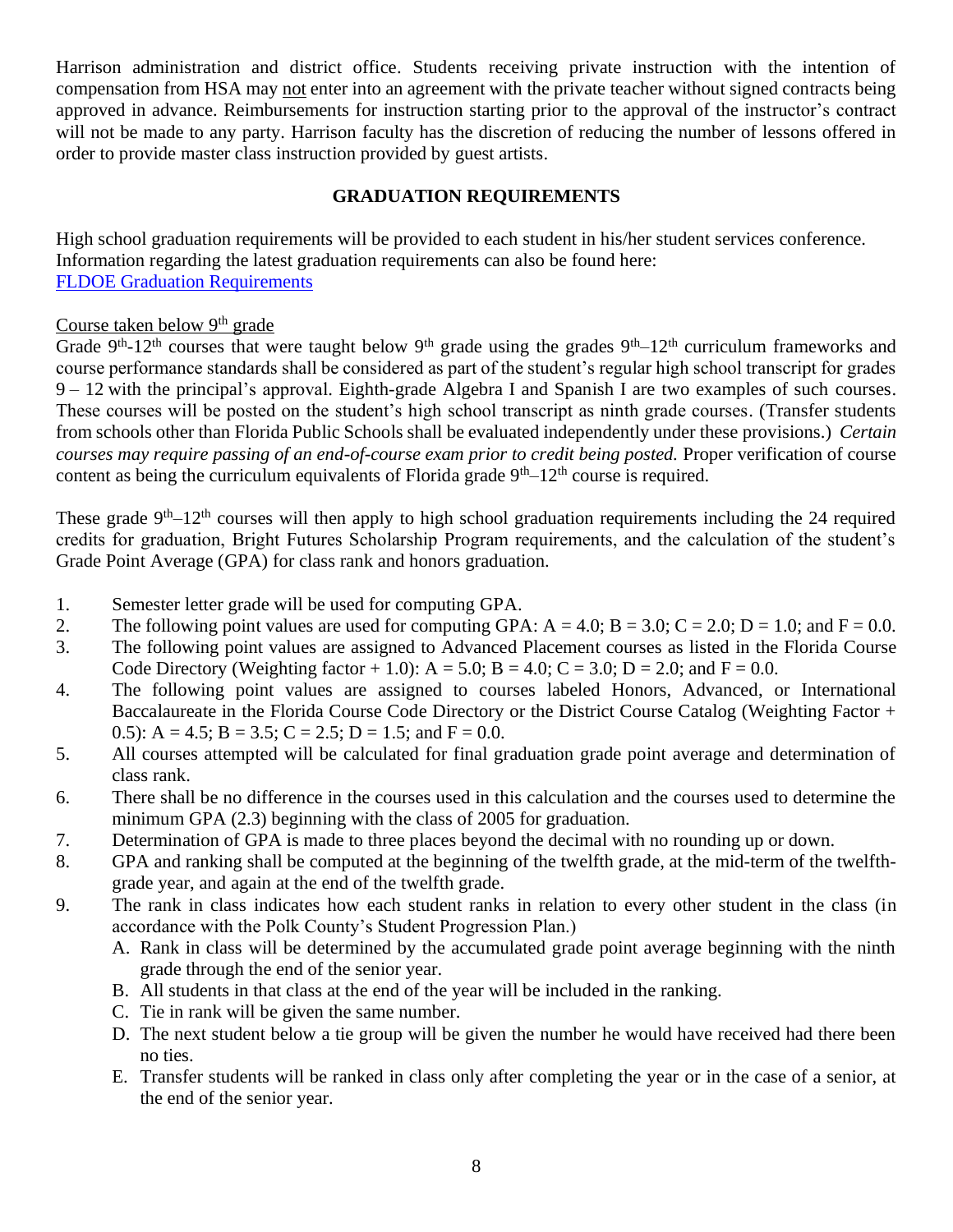## Honors

A. For graduation purposes, Harrison School for the Arts honors shall be determined by the following grade point averages:

| <b>High Honors with Distinction</b> | $4.0^+$ GPA |
|-------------------------------------|-------------|
| High Honors                         | $3.5^+$ GPA |
| <b>Honors</b>                       | $3.2^+$ GPA |

- B. The class ranking at the end of the twelfth grade shall be used for determining honors at graduation. The student with the highest class ranking will be designated as valedictorian and the student with the next highest ranking shall be declared the salutatorian. If there is more than one valedictorian (tie), then no salutatorian shall be designated.
- C. Rank in class shall be used for the purposes of college admission, scholarship and/or financial aid application, and identifying honor graduates. Rank in class shall be given only to students who request their rank

#### **OFFICE POLICIES**

The office of Harrison School for the Arts is here to serve you and the teaching staff. In order for our secretaries to be able to work effectively, we ask that you become familiar with the following guidelines when coming to the office.

- 1. Obtain a pass from the teacher before leaving the room and present the pass when entering the office. Students will not be assisted without a pass.
- 2. Be courteous and wait to be recognized.
- 3. While waiting in the office area please be seated and remain as quiet as possible.

## **CELL PHONE POLICY**

Students may use cell phones during lunch and between classes to check messages, make calls, and/or listen to music using personal headphones. However, students may not use their phones to take pictures or record other students or staff without their consent – this constitutes a violation of the policy and the student may have his/her cell phone privilege revoked. Students are only allowed to use cell phones during instruction **IF** the teacher has authorized the use through a particular instructional strategy. Repeated violations of the use of the cell phone in class may result in disciplinary action being taken against the student.

## **THEATRE (AUDITORIUM) POLICIES**

Harrison School for the Arts is a first-class facility used by first-class teachers and students. We should always be proud of our building and recognize the purpose for which it was built. It is not a place to be noisy and rowdy.

Students of Harrison School for the Arts are requested to always show good manners from both sides of the curtain, whether in the production, the crew, or the audience. Of all groups in a school setting, Harrison students should understand the need to be polite to a performer or performers. Be aware that sounds produced from the audience while attending assemblies, awards programs, productions, concerts, and general meetings are a distraction to those who are appearing on stage.

You are requested to be aware of how you demonstrate your appreciation for an activity or event. Applause is the most appropriate form of showing approval for an artist's work or performance. Students at Harrison School for the Arts do not boo or jeer a performer. Rudeness has not been a practice at Harrison School for the Arts and will not be tolerated.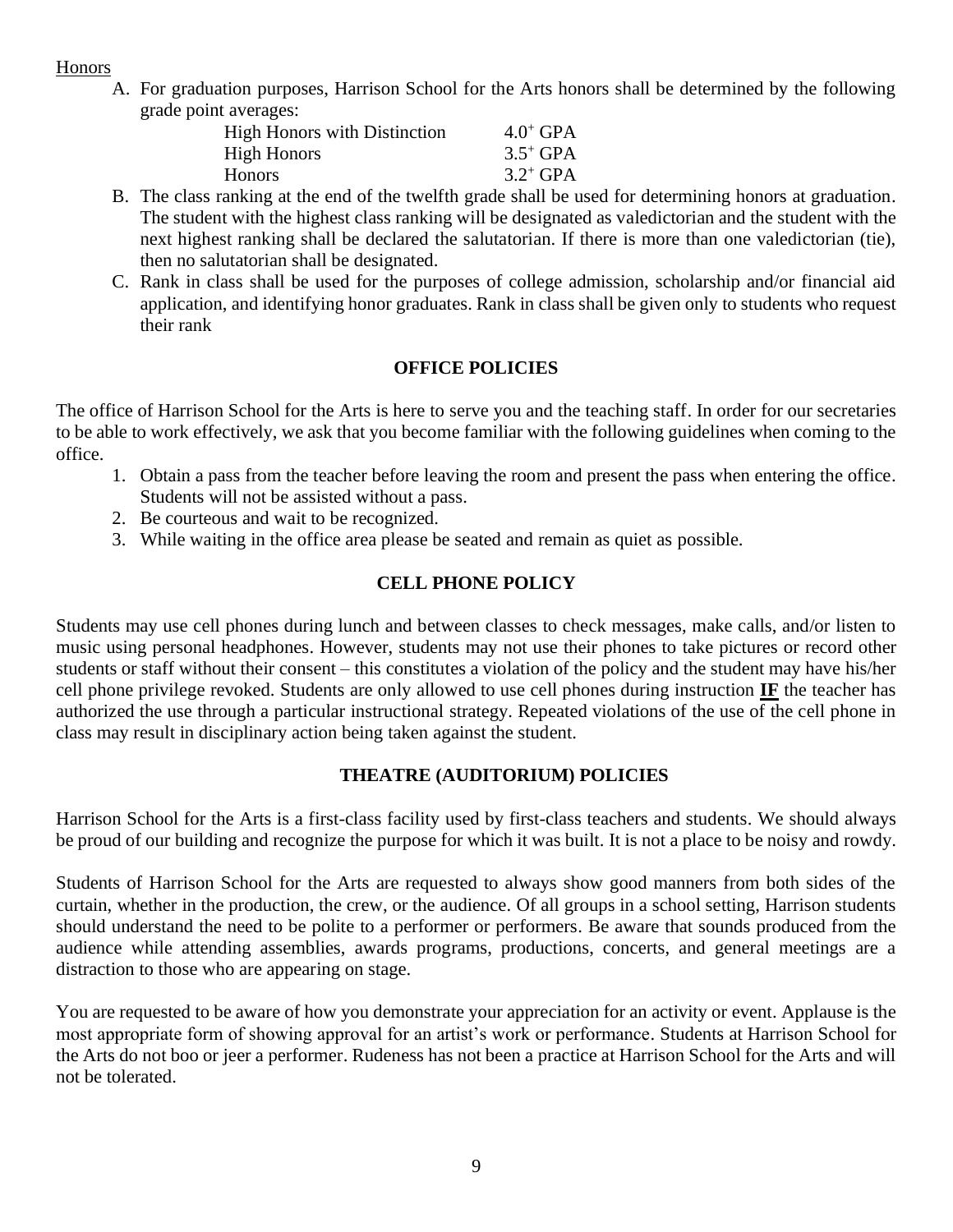## **BELL SCHEDULES**

Class schedules are coordinated with the bell schedule shared by Harrison School for the Arts and Lakeland Senior High School. Students are considered "in class" at the time the bell sounds.

| <b>First Bell</b>      | 6:55           |                 |
|------------------------|----------------|-----------------|
| 1 <sup>st</sup> Period | $7:00 - 7:52$  |                 |
| 2 <sup>nd</sup> Period | $7:58 - 8:48$  |                 |
| 3rd Period             | $8:54 - 9:44$  |                 |
| 4 <sup>th</sup> Period | $9:50 - 10:40$ |                 |
| 5 <sup>th</sup> Period | A Lunch        |                 |
|                        | Lunch          | $10:46 - 11:06$ |
|                        | Class          | $11:11 - 12:06$ |
|                        | <b>B</b> Lunch |                 |
|                        | Class          | $10:46 - 11:11$ |
|                        | Lunch          | $11:16 - 11:36$ |
|                        | Class          | $11:41 - 12:06$ |
|                        | C Lunch        |                 |
|                        | Class          | $10:46 - 11:41$ |
|                        | Lunch          | $11:46 - 12:06$ |
| 6 <sup>th</sup> Period | $12:12 - 1:02$ |                 |
| 7 <sup>th</sup> Period | $1:08 - 2:00$  |                 |

#### **Harrison/LHS Bell Schedule**

#### **Harrison/LHS Early-Release Bell Schedule**

| <b>First Bell</b>      | 6:55                      |                 |
|------------------------|---------------------------|-----------------|
| 1 <sup>st</sup> Period | $7:00 - 7:30$             |                 |
| 2 <sup>nd</sup> Period | $7:35 - 8:05$             |                 |
| 3rd Period             | $8:10 - 8:40$             |                 |
| 4 <sup>th</sup> Period | $8:45 - 9:15$             |                 |
| 6 <sup>th</sup> Period | $9:20 - 9:50$             |                 |
| 5 <sup>th</sup> Period | A Lunch & Half of B Lunch |                 |
|                        | Lunch                     | $9:55 - 10:15$  |
|                        | Class                     | $10:20 - 10:50$ |
|                        | C Lunch & Half of B Lunch |                 |
|                        | Class                     | $9:55 - 10:25$  |
|                        | Lunch                     | $10:30 - 10:50$ |
| 7 <sup>th</sup> Period | $10:55 - 11:30$           |                 |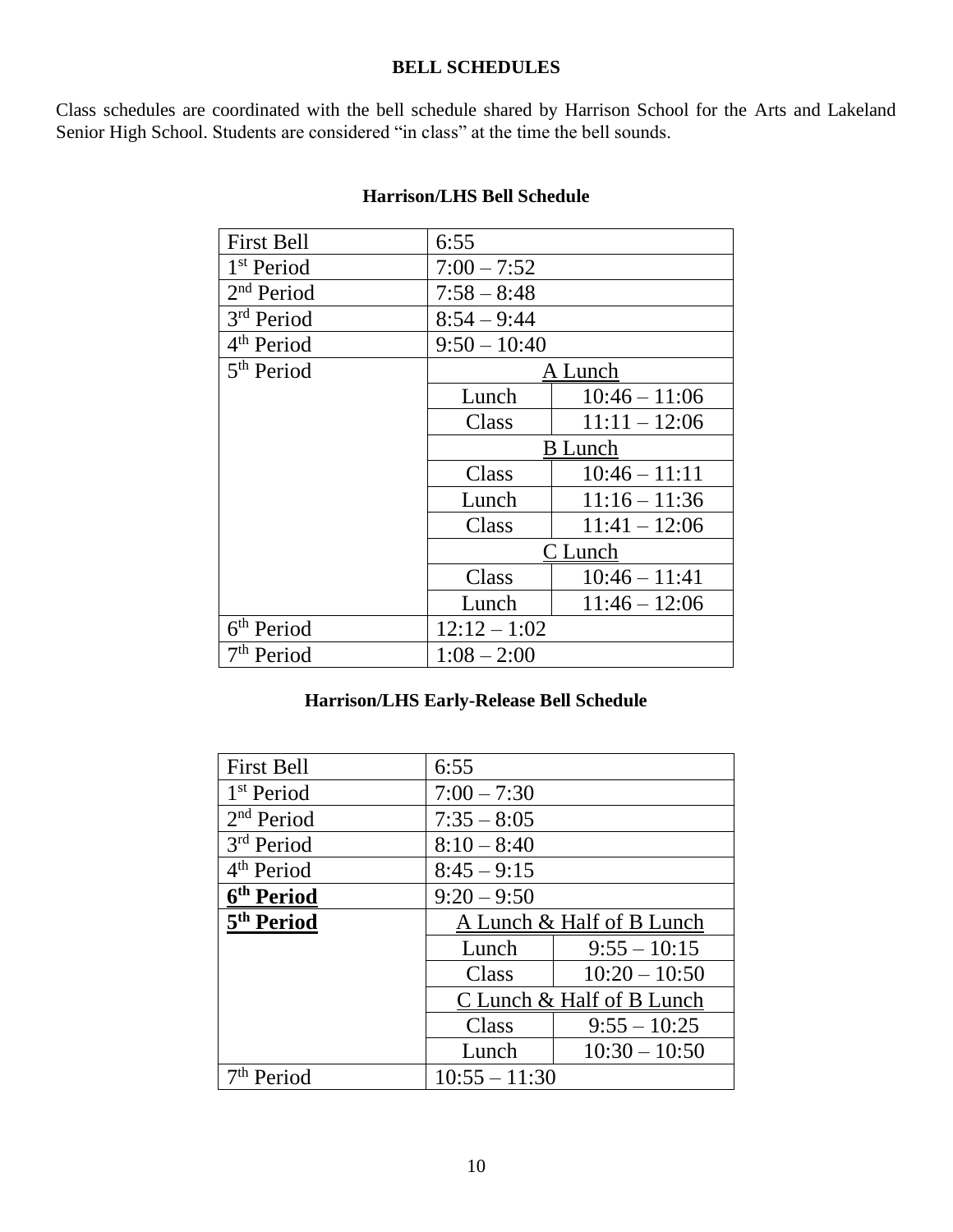## **CHECK-IN & CHECK-OUT PROCEDURES**

Appointments with doctors, dentists, etc., should not ordinarily be made during school time. If this should be necessary, the student must bring a note signed by a parent or guardian stating the time it will be necessary to leave school, the reason for the student leaving, and a phone number that the parent or guardian can be reached to verify the note. *Students must always check in and out in the Harrison Office when leaving or returning to school.*

## **LHS PEP RALLIES/OTHER ASSEMBLIES**

While attending a Harrison class, attendance at the Lakeland High School pep rallies (or other LHS assemblies) will be left to the discretion of the arts teachers. You are cordially invited to be active in school activities, as your schedule will allow. You do not have the option of going home during the pep rally.

### **ATTENDANCE POLICY**

Attendance is an extremely important factor in the success, or lack of success, for students at Harrison School for the Arts. When a student is absent, parents/guardians MUST send notes to the school because absences are classified as excused or unexcused, depending upon parental/guardian contact validating the student's absence(s). Student absences and the make-up work policy are listed in the Polk County Schools' Student Code of Conduct.

#### Parental Notification of Absences

When a student is absent from a class for the tenth time in a semester, their parent/guardian will be notified by mail from the Harrison Office. This letter will notify the student's parent(s)/guardian(s) that further absences cannot be excused by a parent note.

#### Completed Make-up Work in Lieu of Absences

Students enrolled at Harrison School for the Arts are permitted to make up for excused missed hours of school. A student is expected to request make-up work immediately upon returning to school. Make-up work should be an appropriate assignment that can be, but does not have to be, equivalent to the hours of school missed. Completed make-up work will be documented by the teacher as bona fide hours of class instruction. Please allow the teachers 24 hours to prepare assignments. Students assigned to In School Suspension are allowed to complete make-up work.

The time allotted for a student to complete missed assignments for excused absences should be a minimum of the numbers of days absent plus two. Teachers may use his/her discretion to allow more time based upon the makeup assignment and/or the length of the absence (see below).

#### Extended Make-up Time

Based on lengthy absences due to unusual circumstances, the teacher may use discretion to grant an extended time period for the return of completed make-up work. However, this extended make-up frame cannot be extended beyond two weeks after the course has concluded.

## **STUDENTS WITH EXCESSIVE ATTENDANCE ISSUES CAN BE DENIED (OR HAVE REVOKED) ON-CAMPUS PARKING PRIVILEGES.**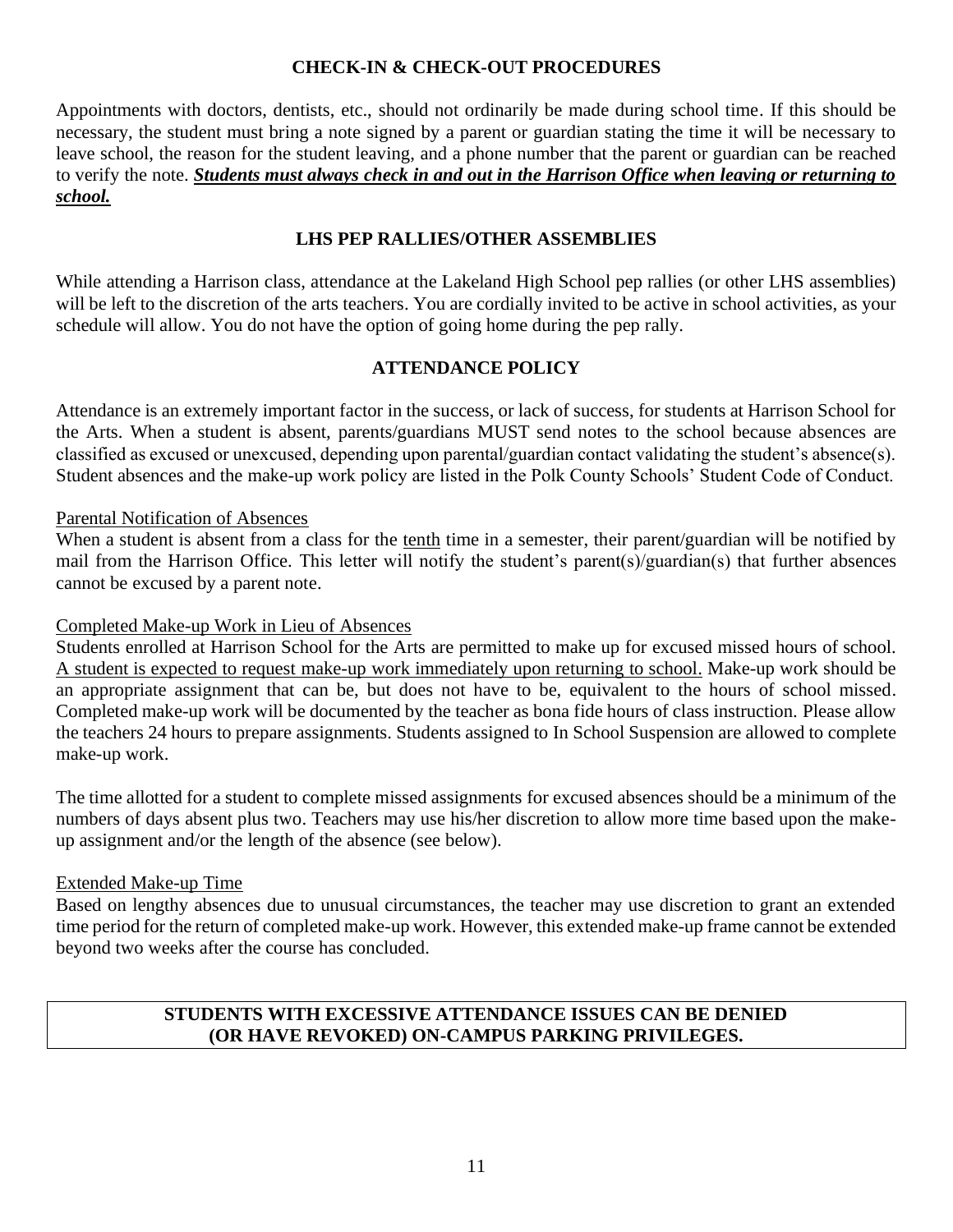## **TARDY POLICY**

An unexcused tardy is defined as being late to school or to any class without the appropriate documentation as to the reason for the student's tardiness. A student must be in the classroom when the tardy bell begins ringing.

1<sup>st</sup> Tardy Student Warning  $2<sup>nd</sup>$  Tardy Parental Contact by telephone, e-mail, or letter acknowledging child's tardies 3rd Tardy Detention issued by classroom teacher 4<sup>th</sup> Tardy Discipline Referral issued. Excessive tardies can result in an In-School Suspension

Accounting of tardies will be recorded by the teacher on a 9-week basis and the accrual of tardies will start over at the beginning of each grading period.

## **HALL PASSES**

Students are not allowed to be out of class at any time during the school day without a pass from their teacher.

## **STUDENT IDENTIFICATION BADGES**

Per the District Code of Conduct, students must wear their student ID card at all times around the neck area when on school grounds. Students will have their initial student ID and a lanyard provided to them at no cost. Students who need a replacement student ID card/lanyard will be charged a \$5 replacement fee.

## **FIELD TRIPS**

Students who participate in field trips and other activities which require them to leave campus must request a preexcused absence form signed by the parent/guardian and the teachers whose classes will be missed. The teacher who is coordinating the field trip must provide you with the proper pre-excused form.

## **LUNCH**

Students may only eat lunch only in the designated lunch areas of the school. Students found in other areas or buildings during the lunch periods without permission will be dealt with according to the Code of Conduct for being "Out of Area". Students may eat at Harrison (the courtyard) or at LHS, but they are not allowed to move back and forth during a given lunch period between the two sites. School breakfast and lunch are provided to students at no charge through the LHS cafeteria. Outside fast food and drinks are not permitted to be in classrooms. Water is permitted in sealed containers, based on the discretion of the classroom teacher.

## **SCHOOL LOCKERS**

Lockers will be assigned through Harrison. The administration will make the appropriate assignments based on the student's department. In some instances a student may be assigned a locker through Lakeland High School if it is logistically more convenient for the student. Please come to the Harrison office if you have locker questions.

## **PARKING PERMITS**

Parking permits will be assigned through the Harrison Arts office for Harrison seniors in the top 40 students as determined by cumulative grade-point average. Parking permits for underclassmen are distributed through Lakeland High School. Parking privileges can be revoked if the student does not obey all traffic laws and rules as outlined by the Polk County Schools' Code of Conduct.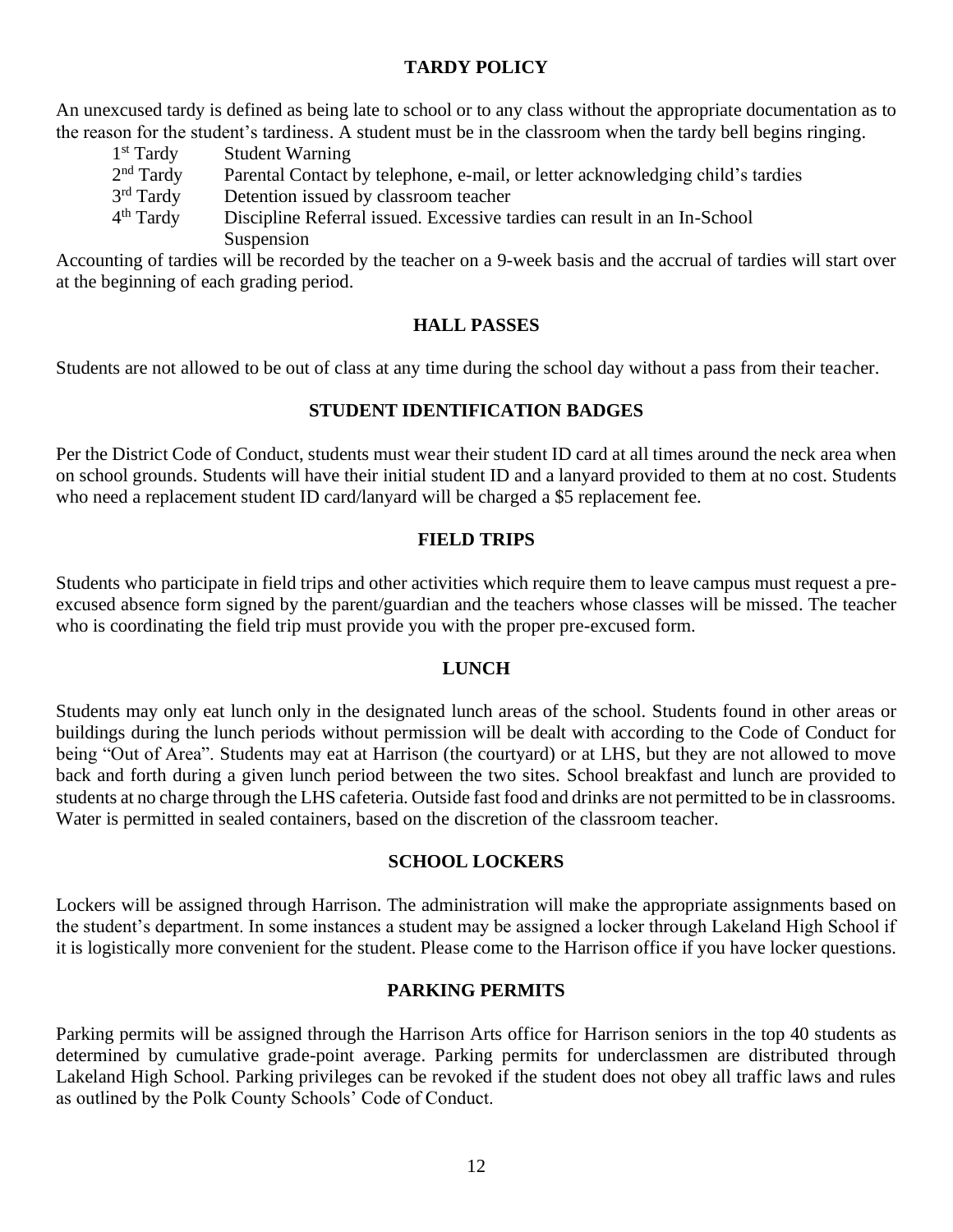#### **JURISDICTION**

The school district's jurisdiction includes any school-related activity on school grounds, attendance at any school related activity regardless of time or location, and any school related misconduct regardless of time or allocation.

## **SOCIAL ACTIVITIES**

The rules of good conduct and grooming shall be observed for school social events. Guests will be expected to observe the same rules as students attending the event. The person inviting the guest will share the responsibility for the conduct of the guest. Guidelines for the admission of guests will be provided by school administration.

#### **POSTERS AND SIGNS**

The Harrison administration must first approve posters and signs that students wish to display on the Harrison campus. If the posters and signs are to be displayed on Lakeland High School's campus you must get approval from the administration at Lakeland High School. Posters displayed without authorization will be removed. Any student who posts printed material without prior approval shall be subject to disciplinary action. Please do not put signs and posters on walls and doors. Posters may ONLY be displayed on bulletin boards.

#### **VISITOR PROCEDURES**

It is most helpful for parents to call in advance of visiting the school. It is required that anyone visiting Harrison must check in through the Harrison office. Forgotten lunches, books, homework, etc. must be checked in through the Harrison office to minimize classroom interruptions.

#### **CHANGE OF ADDRESS OR PHONE NUMBER**

Please notify the school office of any change of home address, home phone number, work phone, or emergency phone numbers. Through the parent portal, parents are responsible for updating their student's emergency information. Harrison will use the contact info currently in the PCSB computer system for mailing or contact purposes.

#### **EMERGENCIES**

If you have an emergency and must contact your child during the day, call the office at 499-2855. *Parents should not call their students on their cell phones during school hours*.

#### **TRANSPORTATION**

The Polk County School District provides bus transportation for all students attending Harrison School for the Arts that live two miles or more from the school. It is the responsibility of the students to be at the required bus stop at least fifteen minutes prior to departure each day. Please be aware that it is normal for a few problems to develop during the first few days of school. Please be patient and allow the Transportation Department an opportunity to work out the problems. It takes about two weeks to get the bus schedules running smoothly.

If your child needs to get off their regular bus at a different stop, he/she must bring a note signed by a parent or guardian the day prior to riding the bus. It is our policy to verify the note by calling the parent or guardian, so please include a phone number where that parent or guardian can be reached. In the event your child needs to ride a bus different than his/her regularly scheduled bus, the parent must contact and receive approval from the district transportation office.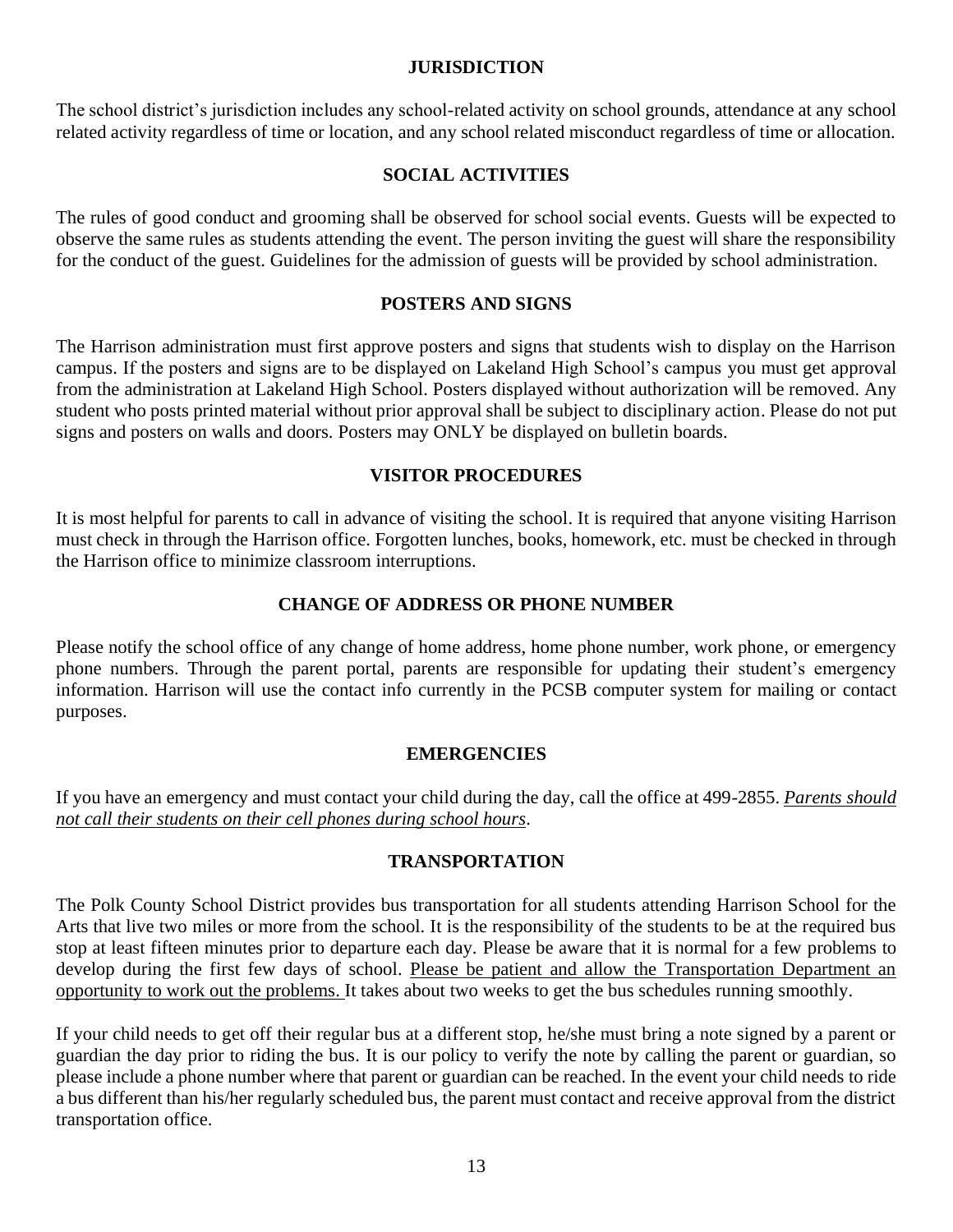# **HARRISON ARTS COUNCIL**

The Arts Council for Harrison School for the Arts serves as the student government organization for the school. It is the responsibility of student representatives to work closely with the principal in coordinating activities for the school. The student body is encouraged to share ideas and concerns that they feel should be addressed.

## **OBJECTIVES OF THE GROUP:**

- o To provide student leadership for the Harrison School for the Arts programs.
- o To serve as a student representative of the arts programs in the school.
- o To suggest activities or projects that may be beneficial to the school as a whole.
- o To maintain a tradition of excellence in the arts through Harrison School for the Arts.
- o To offer assistance for productions, even if the student is not involved in a particular artistic program.
- o To lend support to the efforts of the Harrison administration, staff, and faculty.
- o To be aware of the activities that are scheduled at LHS and provide information to the Harrison teachers.
- o To be aware of the activities that are scheduled for the Harrison Arts programs and provide that information to the Harrison Arts administration.
- o To assist in the coordination of advertisement for upcoming performances or presentations within the particular arts area.
- o To offer assistance or input regarding the needs of the arts programs in the particular arts area.

Arts Council officers are elected annually by the student body. Officers must attend regular meetings, have no more than seven (7) absences per semester, have no discipline referrals, and remain free from any probationary status (academic, artistic, disciplinary). If a student fails to meet these criteria, he/she may be removed from office at the discretion of the principal, as recommended by the Arts Council Executive Board.

## **HONORS ORGANIZATIONS**

Honors organizations meet the scholastic, conduct, and other regulations as established by the organizational constitution along with the state or national rules and regulations.

The National Honor Society encourages scholarships, leadership, character, and service. A GPA of 3.500 is required for invitation to the group. Membership is open to sophomores, juniors, and first-semester seniors.

The International Thespian Society has been honoring student achievement in theatre since 1929. Students earn points towards membership by participating in school theatre productions and projects. Members have opportunities to participate in festivals and compete for scholarships.

## **AUDITIONS**

It is of course a privilege to have the opportunity to be cast in a production at Harrison School for the Arts. This demonstrates that you have truly worked hard in your arts classes. A wise person learns how to cope with this success in a mature manner. It is important that our students learn to remain low key about "getting the desired part" in the production.

It is inappropriate to call the director, choreographer, conductor, choral director, or other artistic staff member to complain. Not everyone can be selected for the part for which they audition.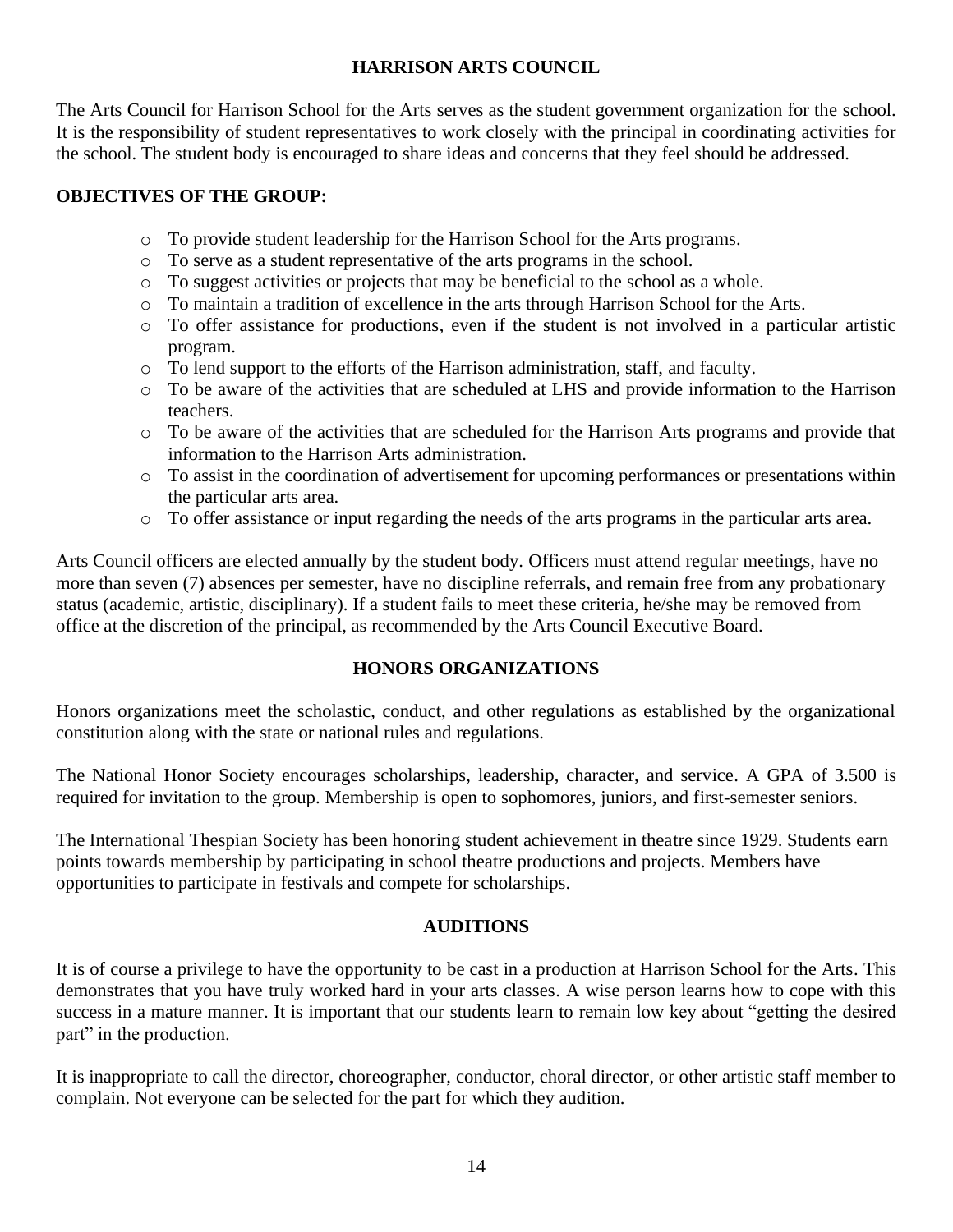## **OPPORTUNITIES FOR PARENTS**

The Harrison Parents Association is a very active and helpful organization. The primary purpose of the group is to provide support for the activities of the center both through time and finances. All parents are encouraged to visit the website<https://polkschoolsfl.com/getinvolved/> to apply to be a volunteer. Please contact the Harrison office if there are any specific questions about volunteering.

# **NONDISCRIMINATION STATEMENT**

Any form of discrimination or harassment can be devastating to an individual's academic progress, social relationship, and/or personal sense of self-worth. As such, the School Board of Polk County will not discriminate nor tolerate harassment in its educational programs or activities on the basis of race, color, national origin, sex (including sexual orientation, gender status, or gender identity), disability (including HIV, AIDS, or sickle cell trait), pregnancy, marital status, age (except as authorized by law), religion, military status, ancestry, or genetic information, which are classes protected by State and/or Federal law (collectively, "protected classes"). The Board acknowledges that complex societal and historical factors may contribute to inequity. The School Board of Polk County, Florida, Policy 2260.

To file concerns, you may contact the Office of Equity & Compliance, Human Resource Services at 534-0513.

# **COMMUNITY SERVICE**

Harrison School for the Arts will utilize the reporting form found on our website as the official hours-tracking service. Go to [www.harrisonarts.com.](http://www.harrisonarts.com/) If you have any questions, please contact our Community Service Coordinator: Mr. Dan Renz at [Daniel.Renz@polk-fl.net](mailto:Daniel.Renz@polk-fl.net)

# **THE FLORIDA BRIGHT FUTURES SCHOLARSHIP PROGRAM**

**Community service hours** for all three scholarship levels are listed below:

- Florida Academic Scholars –100 hours
- Florida Medallion Scholars –75 hours
- Florida Gold Seal Vocational Scholars –30 hours

More information can be found at: [Florida Bright Futures](http://www.floridastudentfinancialaid.org/SSFAD/bf/)

## Awards

Seniors will receive the highest award they earned. The service hours will be indicated on their permanent records:

**Certificate** 

Awarded annually to recognize students with 10 - 49 hours.

Certificate with embossed seal

Annual award to recognize student for service beyond 50 hours.

Silver Cord

Awarded in the senior year to wear at graduation for students accumulating 250 hours or more during grades 9-12.

Exceeding Expectation Medallion

Awarded in the senior year to wear at graduation for students accumulating 1,000 hours or more during grades 9-12

# **Hours That Can Be Counted**

- United Way agencies
- Nonprofit agencies